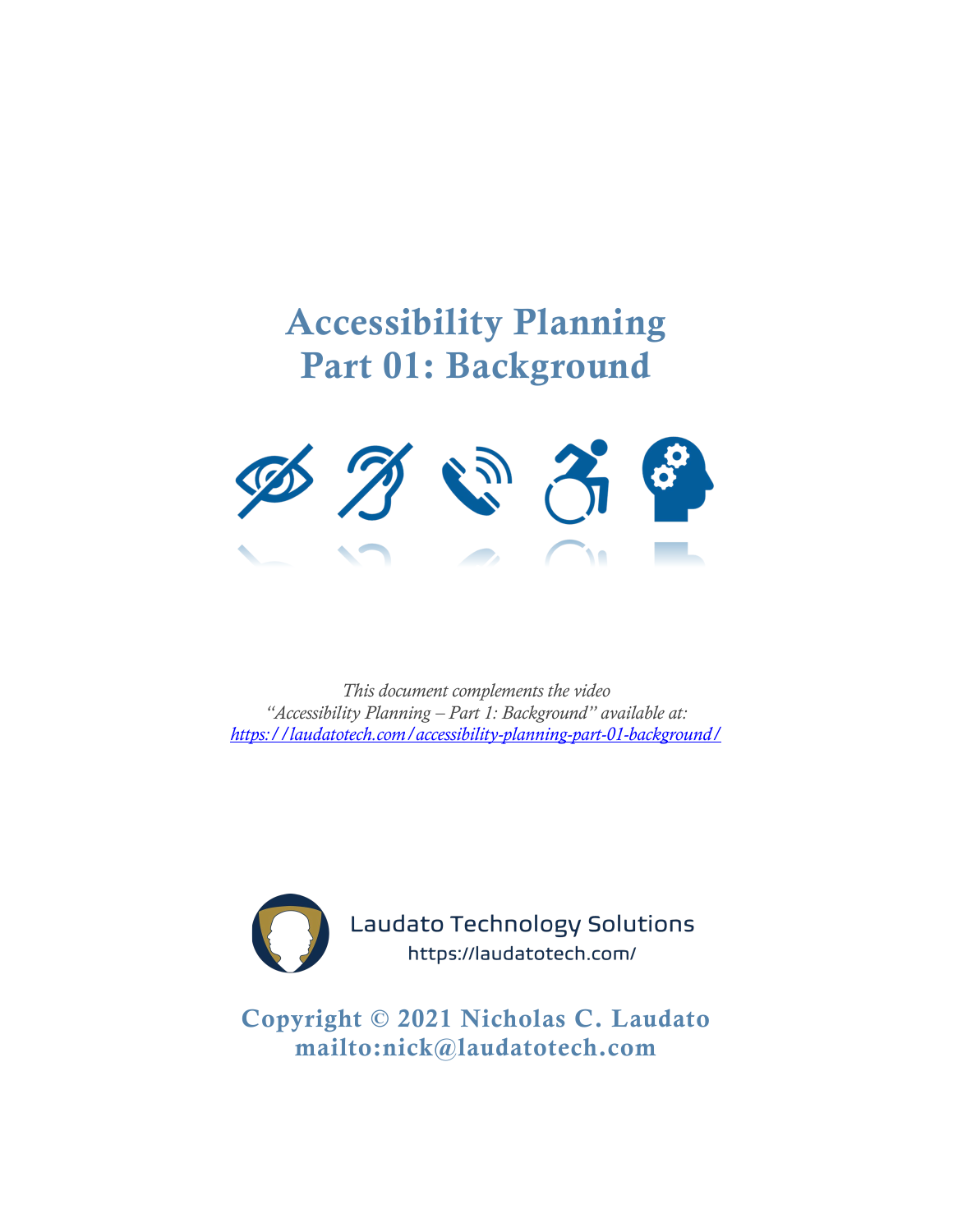# Background

This document provides a written alternative (not a transcript) of *Part 01 – Background* of the *Accessibility Planning* series of videos for those who prefer text to video. The videos are available on the [YouTube Channel](https://www.youtube.com/channel/UCtGSYDoRqtKgxCqP3ZVkahA) hosted by [Laudato Technology Solutions.](https://laudatotech.com/resources/)

This episode:

- $\triangleright$  Provides definition of ICT accessibility.
- $\triangleright$  Provides sample of accessibility statistics.
- Addresses the question of "Why Does Accessibility Matter?"

Subsequent episodes will address:

- $\triangleright$  Accessibility Aspirations
- Accessibility-related Standards
- $\triangleright$  ICT Accessibility Framework and Methodology
- $\triangleright$  Accessibility Responsibilities
- Components of an ICT Program

## DEFINITION OF "ICT"

In 2017, Section 508 of the Rehabilitation Act of 1973 was amended to, among other things, supersede its defined scope of EIT (Electronic and Information Technology) to encompass the new definition of ICT (Information and Communication Technology).<sup>[1](#page-1-0)</sup>

This series of videos focuses on ICT accessibility as defined as follows:

*… any information technology, equipment, or interconnected system or subsystem of equipment for which the principal function is the creation, conversion, duplication, automatic acquisition, storage, analysis, evaluation, manipulation, management, movement, control, display, switching, interchange, transmission, reception, or broadcast of data or information.[2](#page-1-1)*

This definition includes, for example, computers, peripherals, kiosks, transaction machines, telecommunications, office equipment; software; applications; websites; videos; and electronic documents.

This series focuses on people with disabilities and their ability to access and use institutional information and communication technologies (ICT). Disabilities include:

- $\triangleright$  Visual difficulties, such as low vision, blindness, and color blindness,
- $\triangleright$  Audio and speech disabilities,
- $\triangleright$  Motor disabilities, and,
- $\triangleright$  Cognitive disabilities.

<span id="page-1-0"></span><sup>&</sup>lt;sup>1</sup> Section 508 Refresh from 1/18/2017 replaces EIT with ICT [https://www.federalregister.gov/documents/2017/01/18/2017-00395/information-and-communication](https://www.federalregister.gov/documents/2017/01/18/2017-00395/information-and-communication-technology-ict-standards-and-guidelines)[technology-ict-standards-and-guidelines](https://www.federalregister.gov/documents/2017/01/18/2017-00395/information-and-communication-technology-ict-standards-and-guidelines)

<span id="page-1-1"></span><sup>2</sup> Definition of ICT[: https://www.section508.gov/content/glossary](https://www.section508.gov/content/glossary)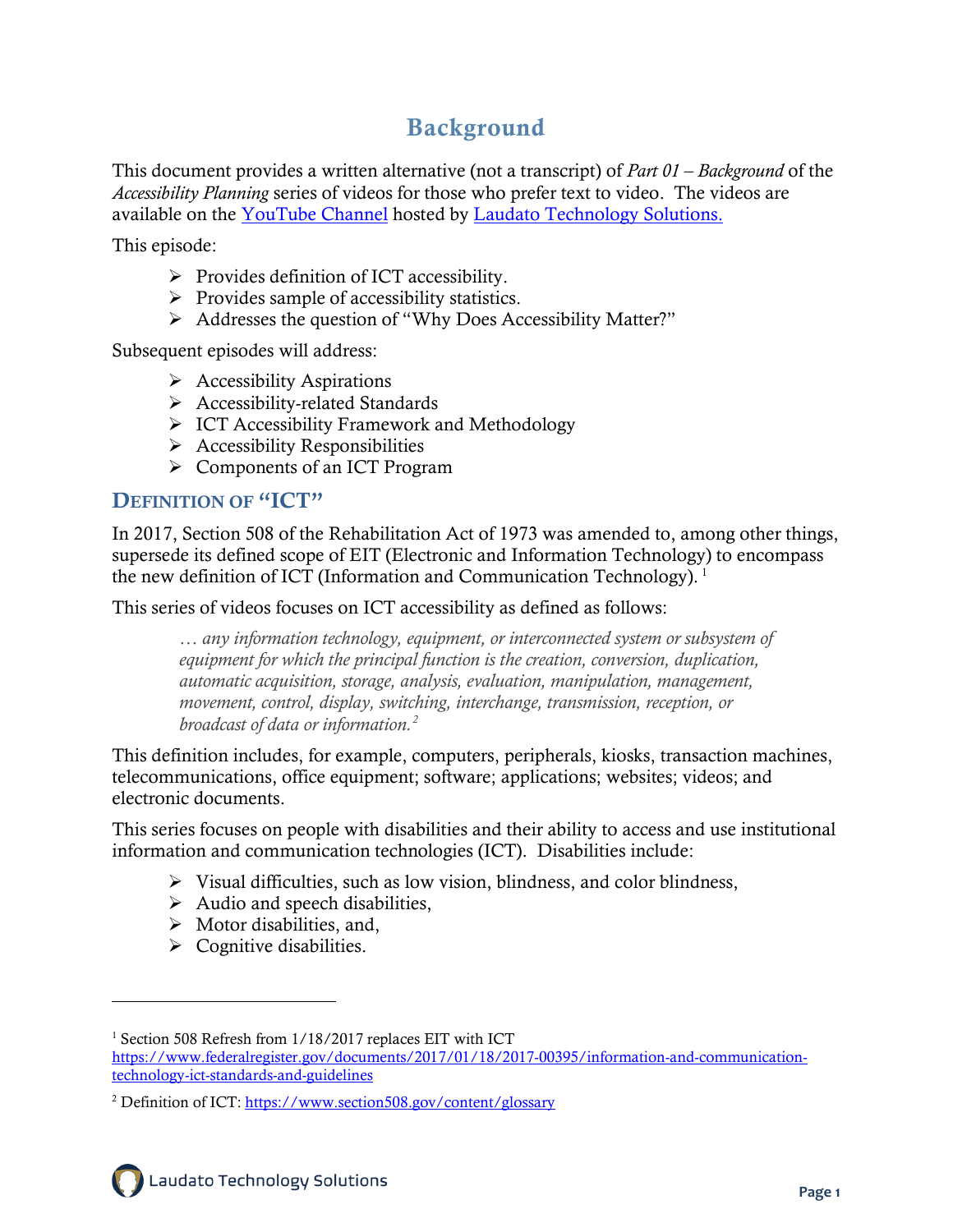**Figure 1: Individuals with vision, hearing, speech, motor, and cognitive disabilities**



#### STATISTICS ABOUT ACCESSIBILITY

*Blackboard*, a leading learning management system (LMS) vendor, created an infographic that summarizes accessibility statistics in education<sup>[3](#page-2-0)</sup> based on sources like the *World Health Organization* and the *National Center for Education Statistics*. Blackboard reports that only 16% of North American students with disabilities earn college degrees.



**Figure 2: How visual, hearing, physical, and cognitive disabilities impact learning (Blackboard)**

- 1. Visual disabilities involve sensory challenges that make it difficult to perceive visual content. Students need text-based alternatives to consume visual content.
	- $\geq$  3% of global population have visual disabilities.
	- $\triangleright$  Less than 1% of students in North America.

<span id="page-2-0"></span><sup>3</sup> Blackboard has provided the following infographic on accessibility in education: https://help.blackboard.com/Accessibility/Accessibility\_in\_Education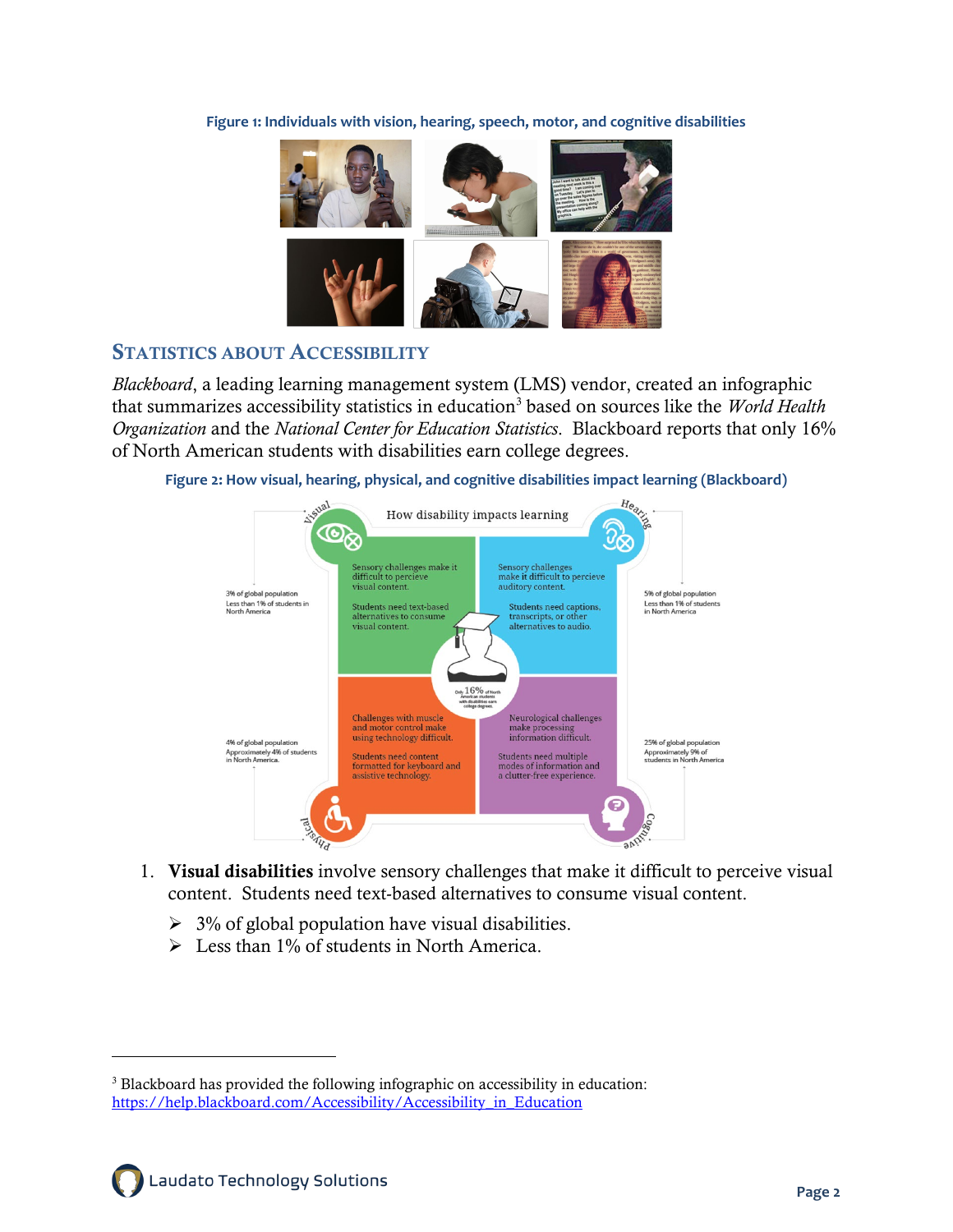- 2. Hearing disabilities involve sensory challenges that make it difficult to perceive auditory content. Students with hearing difficulties may need captions, transcripts, or other alternatives to audio.
	- $\geq 5\%$  of global population have hearing disabilities.
	- $\triangleright$  Less than 1% of students in North America.
- 3. Physical disabilities involve challenges with muscle and motor control that make using technology difficult. Impacted students need content formatted for keyboard and assistive technology.
	- $\geq 4\%$  of global population have physical disabilities.
	- $\triangleright$  Approximately 4% of students in North America.
- 4. Cognitive disabilities involve neurological challenges that make it difficult to process information. Impacted students need multiple modes of information and a clutter-free experience.
	- $\geq$  25% of global population have cognitive disabilities.
	- $\triangleright$  Approximately 9% of students in North America.

Additionally, Blackboard found that one billion people in the world have a disability. Notably, between 60 and 80% of North American undergraduate students do not disclose their disabilities.



#### **Figure 3: How disabilities impact learning (Blackboard)**

The Centers for Disease Control and Prevention (CDC) Disability and Health Data System  $(DHDS)^4$  $(DHDS)^4$  reports that, for Americans aged 18 and over, 26% have some form of disability, based on 2018 data. These disabilities are of several types, including:

- $\triangleright$  Independent Living: 6.8%
- $\triangleright$  Self Care: 4%
- $\triangleright$  Visual: 5%
- $\blacktriangleright$  Mobility: 12.4%
- $\triangleright$  Hearing: 5.9%
- $\triangleright$  Cognitive: 11.5%

<span id="page-3-0"></span><sup>&</sup>lt;sup>4</sup> CDC Disability and Health Data System (DHDS[\) https://dhds.cdc.gov/](https://dhds.cdc.gov/)

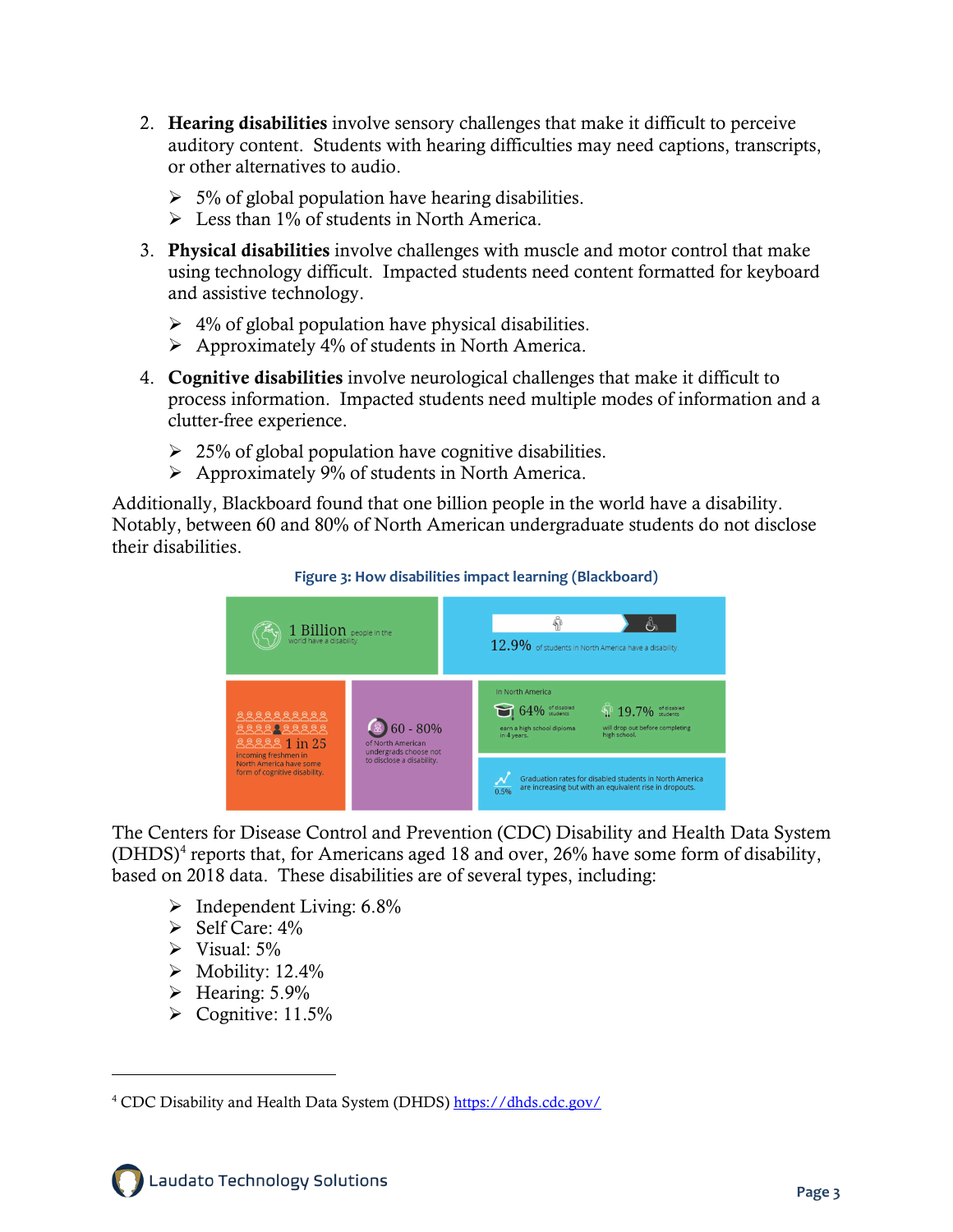

#### **Figure 4: CDC Data on Disabilities in USA Ages 18 and over in 2028**

#### PRINCIPLES OF ACCESSIBILITY

Four principles of accessibility<sup>[5](#page-4-0)</sup>:

The guidelines and Success Criteria are organized around the following four principles, which lay the foundation necessary for anyone to access and use Web content. Anyone who wants to use the Web must have content that is:

Perceivable - Information and user interface components must be presentable to users in ways they can perceive.

This means that users must be able to perceive the information being presented (it can't be invisible to all of their senses)

Operable - User interface components and navigation must be operable.

This means that users must be able to operate the interface (the interface cannot require interaction that a user cannot perform)

<span id="page-4-0"></span><sup>5</sup> Web Content Accessibility Guidelines 2.0 https://www.w3.org/TR/UNDERSTANDING-WCAG20/intro.html